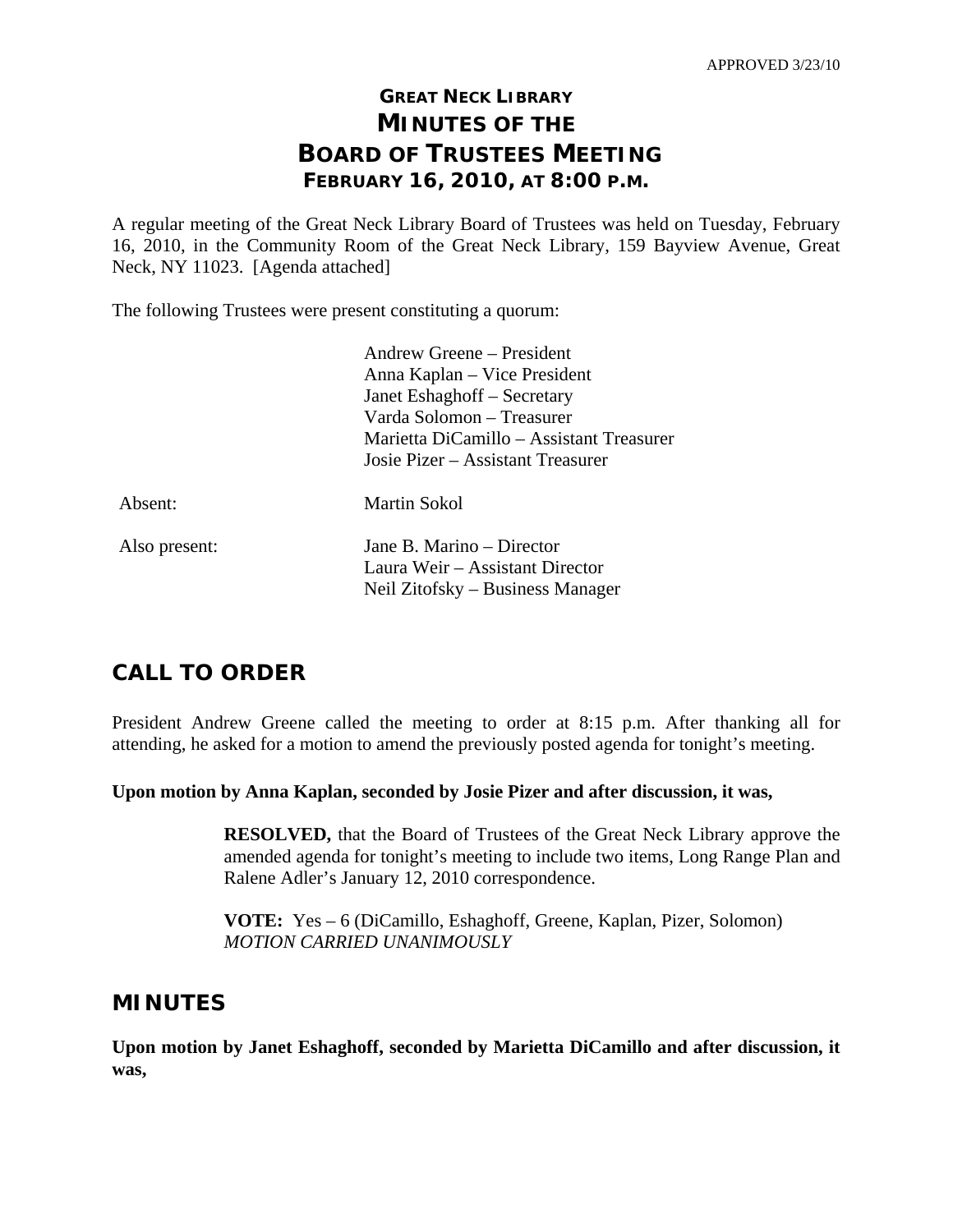.

**RESOLVED,** that the Board of Trustees of the Great Neck Library approve the Minutes of the Special Meeting of January 13, 2010 and the regular meeting of January 19, 2010, as presented.

 **VOTE:** Yes – 6 (DiCamillo, Eshaghoff, Greene, Kaplan, Pizer, Solomon)  *MOTION CARRIED UNANIMOUSLY* 

 $\overline{a}$  , and the contribution of the contribution of the contribution of the contribution of the contribution of the contribution of the contribution of the contribution of the contribution of the contribution of the co

## **TREASURER'S REPORT – PERSONNEL CHANGES**

During the month of January 2010, revenue received was \$989,386. Total expenses were \$483,400.

At the close of business, January 31, 2010, total unadjusted operating fund holdings were \$2,224,842. Of these funds, \$1,674,070 was on deposit at HSBC, \$547,992 was on deposit at Chase Bank, and \$2,780 was on hand in Petty Cash funds at Main and the Branches. This compares to a January 31, 2008, balance of \$1,965,540.

Additionally, the unadjusted cash balance of the Main Building and Special Services fund was \$1,180,964; the Automated Library fund was \$122,053; the Restricted Gift fund was \$375,300; the Branch and Special Services fund was \$139,901. These funds totaled \$1,818,218 on January 31, 2010. The January 31, 2009, total was \$2,283,163.

**Upon motion by Varda Solomon, seconded by Marietta DiCamillo, and after discussion, it was,** 

> **RESOLVED,** that the Board of Trustees of the Great Neck Library accept the February 16, 2010, Treasurer's Report.

*Public Comment: Ralene Adler* 

 **VOTE:** Yes – 6 (DiCamillo, Eshaghoff, Greene, Kaplan, Pizer, Solomon)  *MOTION CARRIED UNANIMOUSLY* 

## **Warrants**

**Upon motion by Varda Solomon, seconded by Marietta DiCamillo, and after discussion, it was,** 

> **RESOLVED,** that the Board of Trustees of the Great Neck Library authorize the Treasurer, who has reviewed all checks and supporting documentation, to pay the persons named in the Warrant dated January 14, 2010 through February 12, 2010, Paid Checks numbered 0028087 through 0028092, 0028138 through 0028143, 0028183 through 0028189, 1229, and 40378 through 40392, and To-Be-Paid Checks numbered 40393 through 40566, the sums set against their respective names, amounting in the aggregate to \$262,399.98.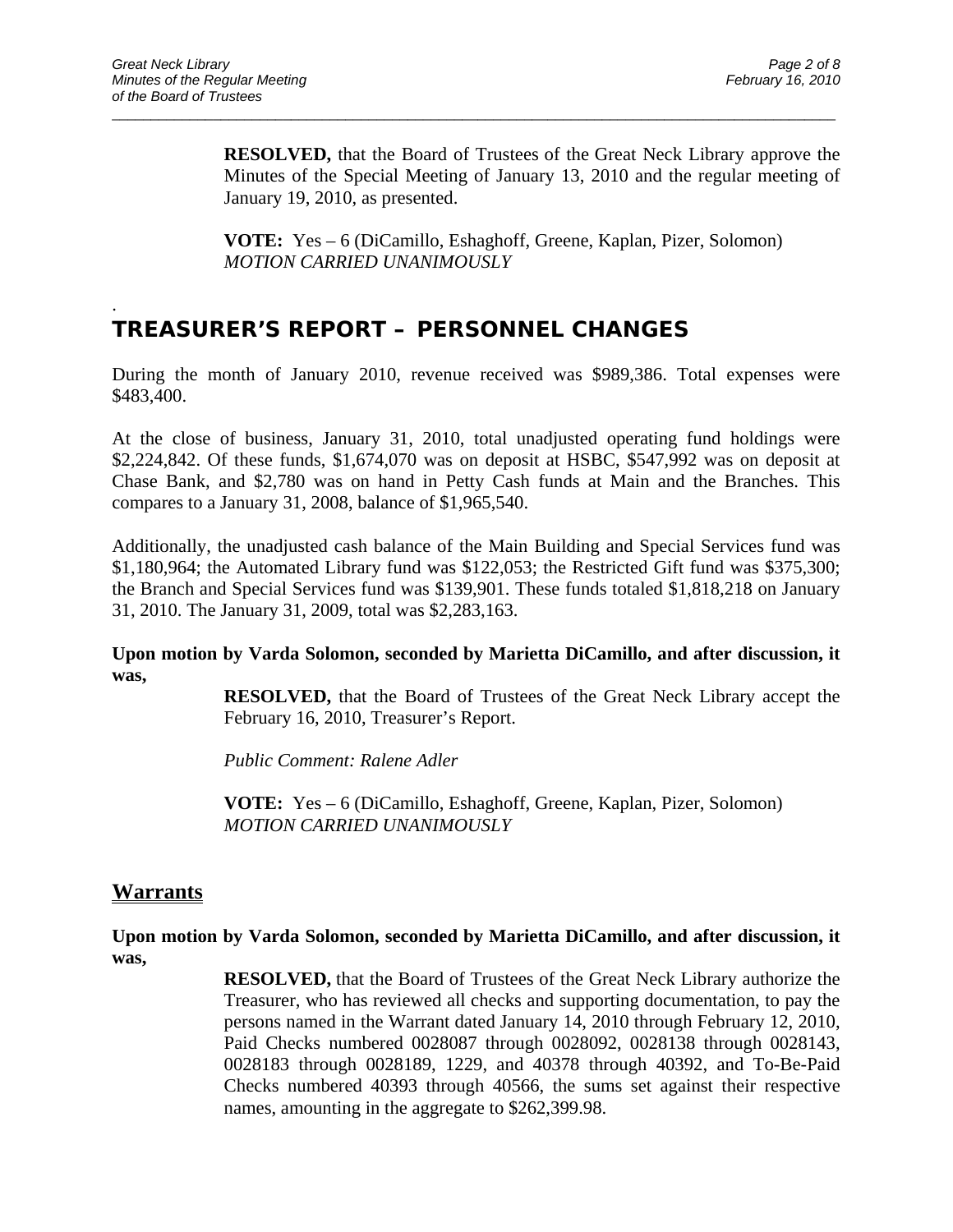#### **VOTE:** Yes – 6 (DiCamillo, Eshaghoff, Greene, Kaplan, Pizer, Solomon) *MOTION CARRIED UNANIMOUSLY*

## **Payroll Warrants**

#### **Upon motion by Varda Solomon, seconded by Marietta DiCamillo, and after discussion, it was,**

 $\overline{a}$  , and the contribution of the contribution of the contribution of the contribution of the contribution of the contribution of the contribution of the contribution of the contribution of the contribution of the co

**RESOLVED,** that the Board of Trustees of the Great Neck Library accept the Payroll Warrants for pay dates January 14 and January 28, 2010, which have been reviewed by the Treasurer, in the amounts of \$172,538.34 and \$171,108.34 respectively, for a total of \$343,646.68.

**VOTE:** Yes – 6 (DiCamillo, Eshaghoff, Greene, Kaplan, Pizer, Solomon) *MOTION CARRIED UNANIMOUSLY* 

### **Personnel Changes**

**Upon motion by Varda Solomon, seconded by Marietta DiCamillo, and after discussion, it was,** 

> **RESOLVED,** that the Board of Trustees of the Great Neck Library accept the Personnel Changes of January 14, 2010 through February 12, 2010.

*Public Comment: Ralene Adler* 

**VOTE:** Yes – 6 (DiCamillo, Eshaghoff, Greene, Kaplan, Pizer, Solomon) *MOTION CARRIED UNANIMOUSLY* 

# **OTHER REPORTS**

## **Finance Committee**

Trustee Solomon, new chair of the Finance Committee, reported that the Finance Committee met prior to tonight's Board meeting. The way the Library is billed for Direct Access, among other procedural issues, was raised, in addition to the Committee's usual business of reviewing financial statements. A committee meeting will be scheduled in March just to review committee procedures.

### **Branch Committee**

**The report of the Branch Committee Meeting held on Tuesday, February 9, 2009 is appended to theses Minutes.**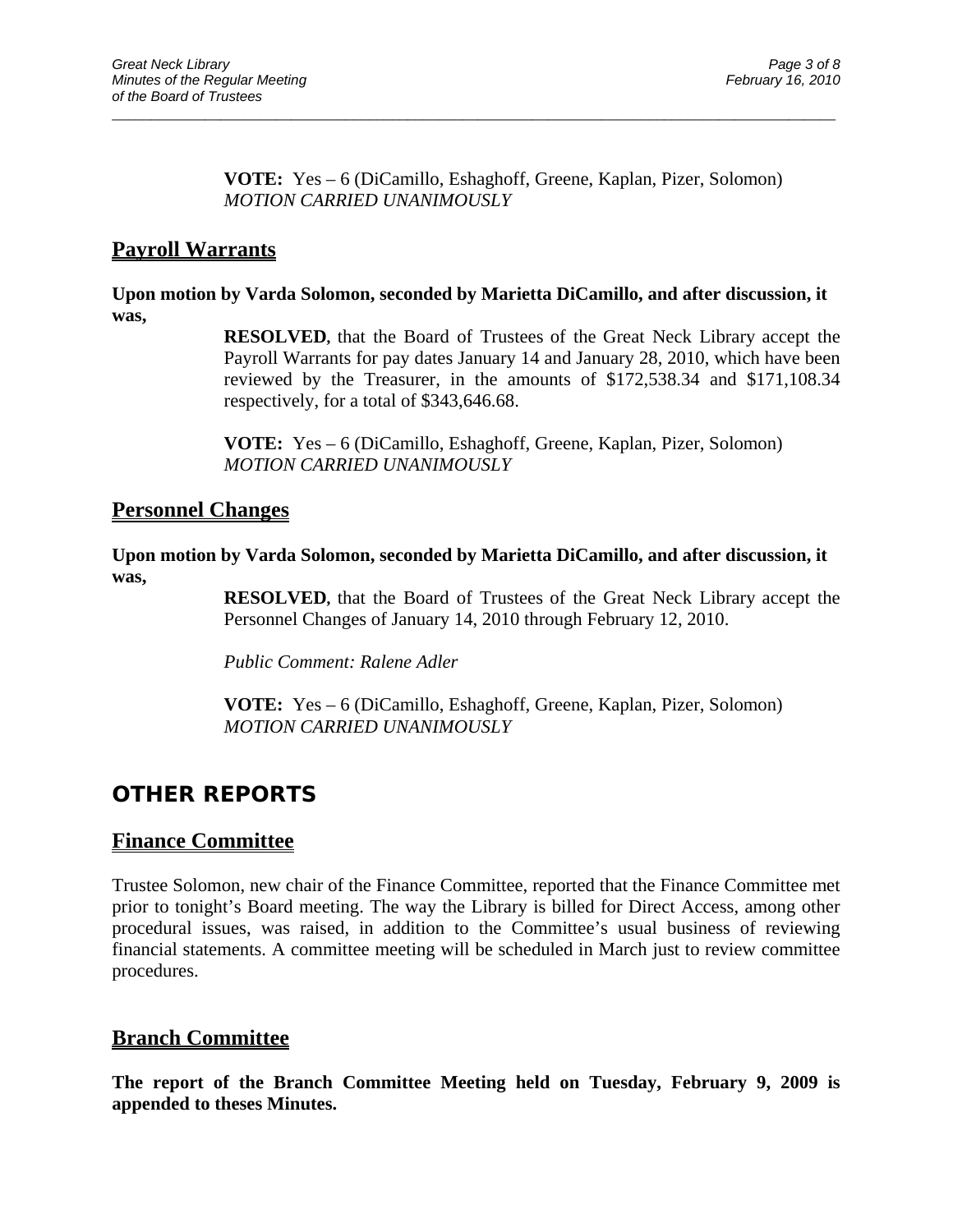In addition to the written report, Trustee Eshaghoff also reported that the revised lease was received today and will be reviewed by the Director. Trustee Kaplan and the Director have been meeting with reputable local architects and contractors and so far the numbers that are coming in are less than was previously estimated.

 $\overline{a}$  , and the contribution of the contribution of the contribution of the contribution of the contribution of the contribution of the contribution of the contribution of the contribution of the contribution of the co

## **Building Committee**

#### **The report of the Building Committee Meeting of January 19, 2010, is appended to these Minutes.**

President Greene, outgoing chair of the Building Committee, further reported that based on conversations with Ernesto Vela, Mr. Heuberger's assistant, and Paul Bloom, the Library's Zoning Counsel, the consensus appears that they are pursuing a full submission and not a waiver to the Town of North Hempstead which will allow for full consideration of all zoning issues. The site plan is now being modified due to revisions by the engineer. That is a necessary step in the completion of the environmental submission. The environmental submission is necessary for the completion of the full set of drawings to the Board. With the revised site plan, the complete set of architectural drawings, then the Board will be in a position for full submission to the Town. When the hearing is scheduled, the public will have an opportunity for input. The Board is anticipating that may happen within the next three to four months followed by a referendum in the Fall.

Trustee Greene stated that the Board is pursuing funding through IDA, sponsored by the Town of North Hempstead. The Library is also receiving stimulus money from the Federal Government through DASNY. The Director explained that she received a phone call from DASNY that \$100,000 is earmarked for the Great Neck Library but it must be linked to a specific item. She looked at the cost estimates for the Main Library building project and \$75,000 was allocated for an RFID system, which is a book security system that enables the tagging of books, is inventory controlled, and also includes self-check stations. She was given a price quote of \$109,000 from the RFID vendor. She will be sending the information via email to DASNY in order that this money will not be bonded twice.

Trustee DiCamillo reminded the Board that in 2003 the Town of North Hempstead was paid \$34,266 for filing fees and they had given a commitment that they would allow us a credit for the next filing fees. She was thanked for this piece of information and the Director will look into it.

*Public Comments: David Werber, Ralene Adler, Norman Rutta* 

**Assistant Director** [Report is appended]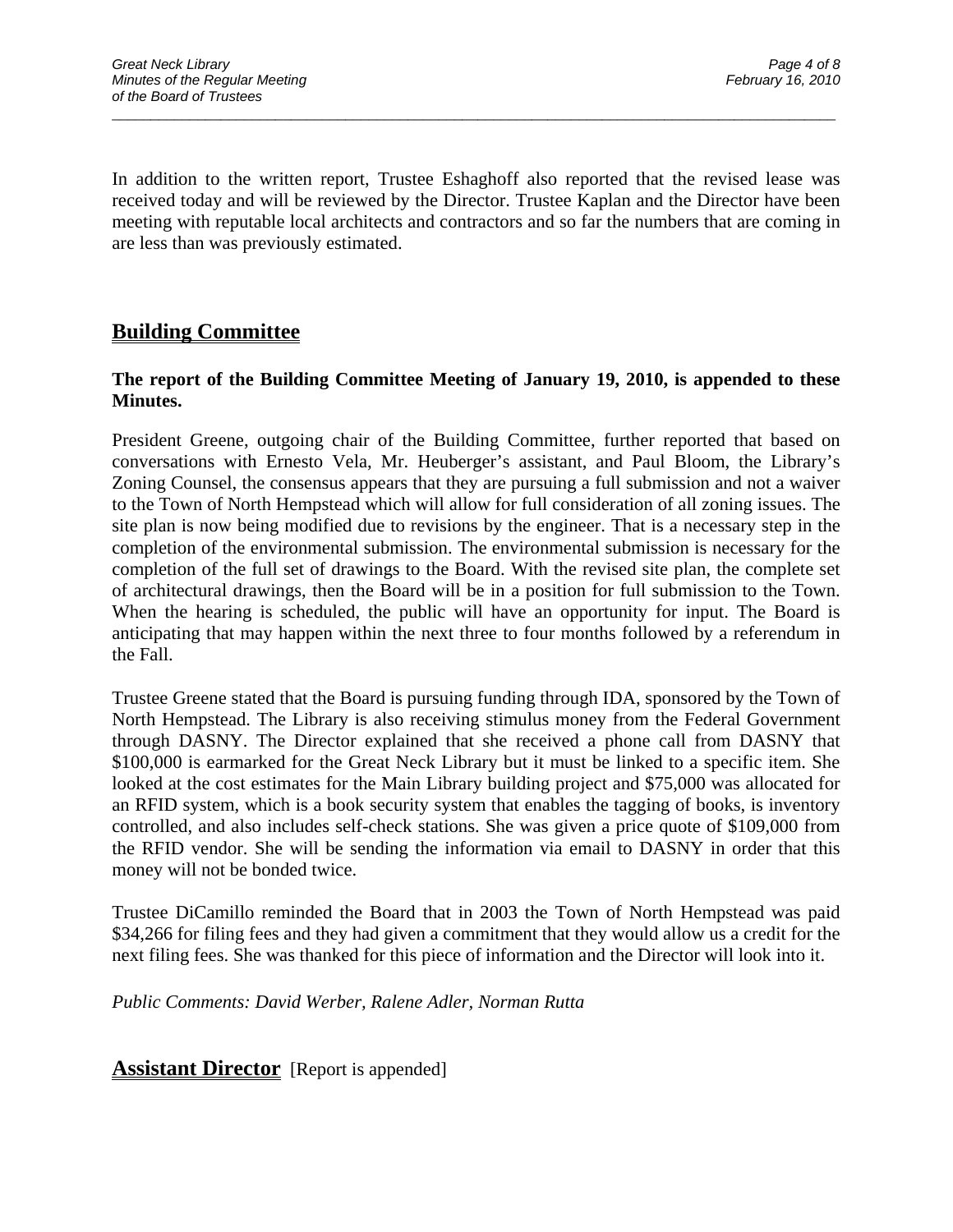### **Director** [Report is appended]

The following items are in addition to her written report:

 Kris Bauman replaced Zach Morris as the head of Jr. Levels. However, Zach will be staying on as a part-timer.

 $\overline{a}$  , and the contribution of the contribution of the contribution of the contribution of the contribution of the contribution of the contribution of the contribution of the contribution of the contribution of the co

- The engineer's report was received. Four to five probes were done to determine the integrity of the retaining wall. Findings show that the wall is structurally sound and there is no need to tear it down but it requires a veneer. The soil behind the wall is not draining or percolating properly. Weep holes need to be repaired and new ones installed.
- Although there were no plans to use a PR firm for the Main Building project, Libby Post who runs Communication Services, an independent marketing firm for libraries, was highly recommended to her. Her firm is specializes in working with libraries to accomplish whatever they are trying to accomplish - be it a referendum, budget vote. The Board needs to bring the concept and the reality to the public and make it clear what they want and why they want it. Her services cannot be funded from taxpayer's money but could come from the Library's unrestricted gift fund. Her fee does not include printing and advertising. Both Trustee Pizer and Trustee Solomon have heard her speak and they feel that she could be instrumental in getting community involvement in the referendum. She would be useful as a catalyst to start a friends group. The Board decided to refer this to the Building Committee for analysis.

A member of the public thanked the Board for the *Love Your Library* Open House at the Parkville Branch on Sunday, February  $7<sup>th</sup>$  which was very successful. The Director was instructed to write a congratulatory letter to the Head of that Branch and it will be signed individually by the Trustees.

*Public Comment: Marianna Wohlgemuth* 

## **OLD BUSINESS**

#### **Station Branch**

The Trustees were provided at tonight's meeting with copies of the revised lease received from the landlord. The Director highlighted the revisions that were made to the lease. There was much discussion as to what the current code is for railings and staircases. President Greene insisted that whether the railings are code compliant or not, they need to be made thinner. This falls into the category of "special use" as young children will be using these stairs.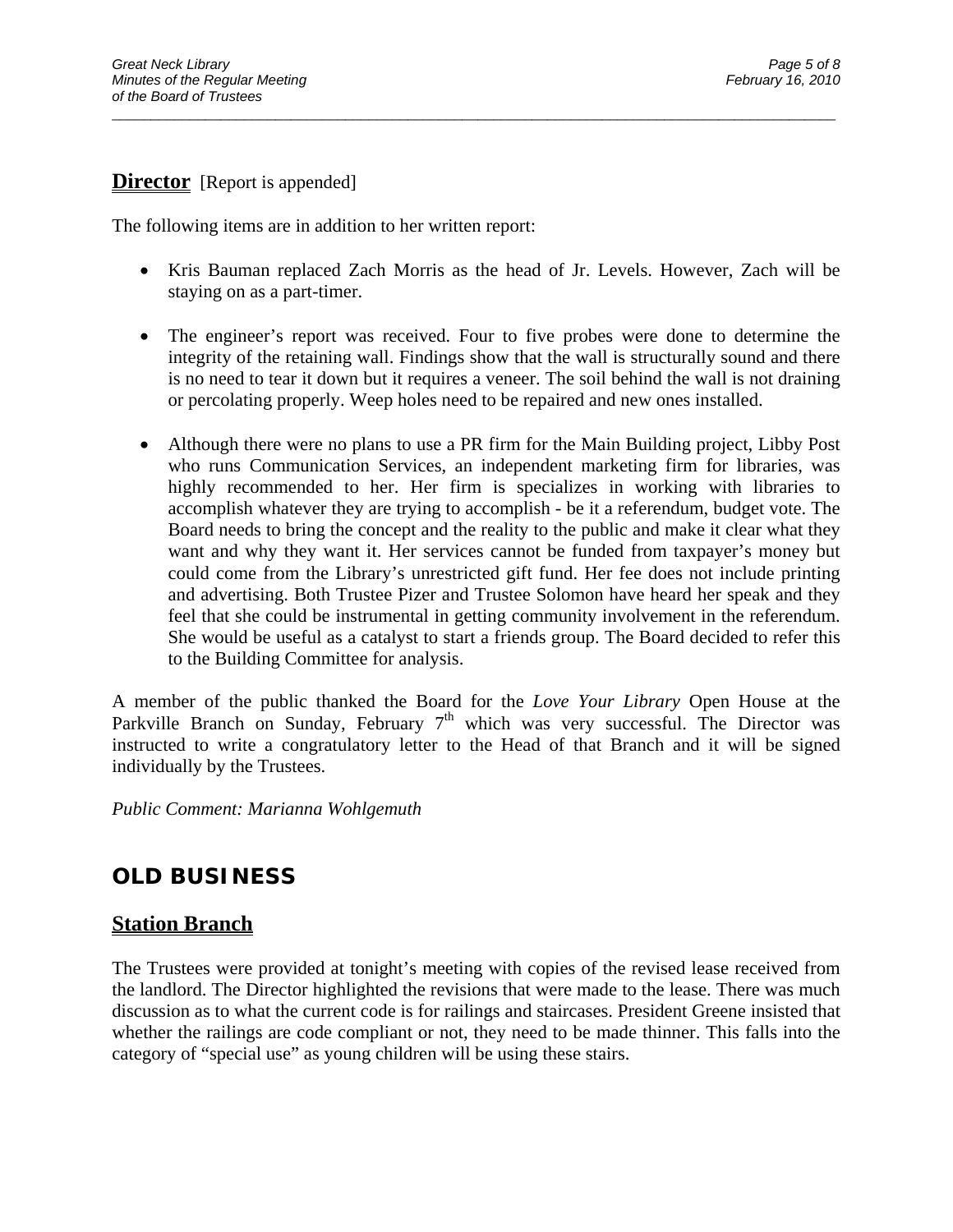The Board came to some consensus that a vote could not be taken at this point as the Branch Committee has not yet reviewed the lease to make a recommendation to the Board as a whole. Consequently, a Branch Committee meeting was set for Tuesday, February 23<sup>rd</sup> at 7:30 p.m. The Committee will then come up with a recommendation for the Board to vote on. Subsequently, a Special Board meeting will take place on Wednesday, February  $24<sup>th</sup>$  at 8:00 p.m. to discuss the Branch Committee's recommendations.

 $\overline{a}$  , and the contribution of the contribution of the contribution of the contribution of the contribution of the contribution of the contribution of the contribution of the contribution of the contribution of the co

Attorney Kevin Seaman should be asked if the Library decides to assume the responsibility for the repair and maintenance of the HVAC units, whether or not the landlord expects the units to be turned back over in the same condition at the end of the lease.

These are the issues that the Director was instructed to resolve before the Board can vote:

- (1) A not-to-exceed dollar amount that is supported by review of the space by the contractors and architects. The Director did report that the architects that had looked at the space said they could work with a budget of \$300,000;
- (2) Creditable proposal on how to pay for it;
- (3) Unallocated fund balances;
- (4) Pre-referendum costs;
- (5) Moving costs associated with the lower level;
- (6) Back of steps closed and railings closed with either grates or plexiglass;
- (7) Recommendation of architect(s) and contractor and provide reason for selection;
- (8) Phrase in the lease that specifies the tenant's ability to be satisfied with the landlord's completion of work.

Trustee Eshaghoff and Director Marino were thanked for their thoroughness and their diligence in finding architects which helps the process to move forward.

*Public Comment: Ralene Adler, Norman Rutta, David Werber* 

### **Long Range Plan** [Long Range Plan appended]

Trustee Pizer, chair of the Long Range Planning committee, reported that the committee had several meetings. She thanked the staff committee and members of the Long Range Planning Committee for going through the document with a fine-tooth comb and for making such wonderful suggestions. The Citizens Ad Hoc Committee was also thanked. Cosmetic changes were made to the draft plan since it was first presented at a previous Board meeting. She asked the Director to email this document to the Trustees and for them to send their comments to her. Cards will be provided at the next Board meeting for members of the public to write their comments. The document will be voted on at a subsequent Board meeting.

*Public Comment: Naomi Feldheim*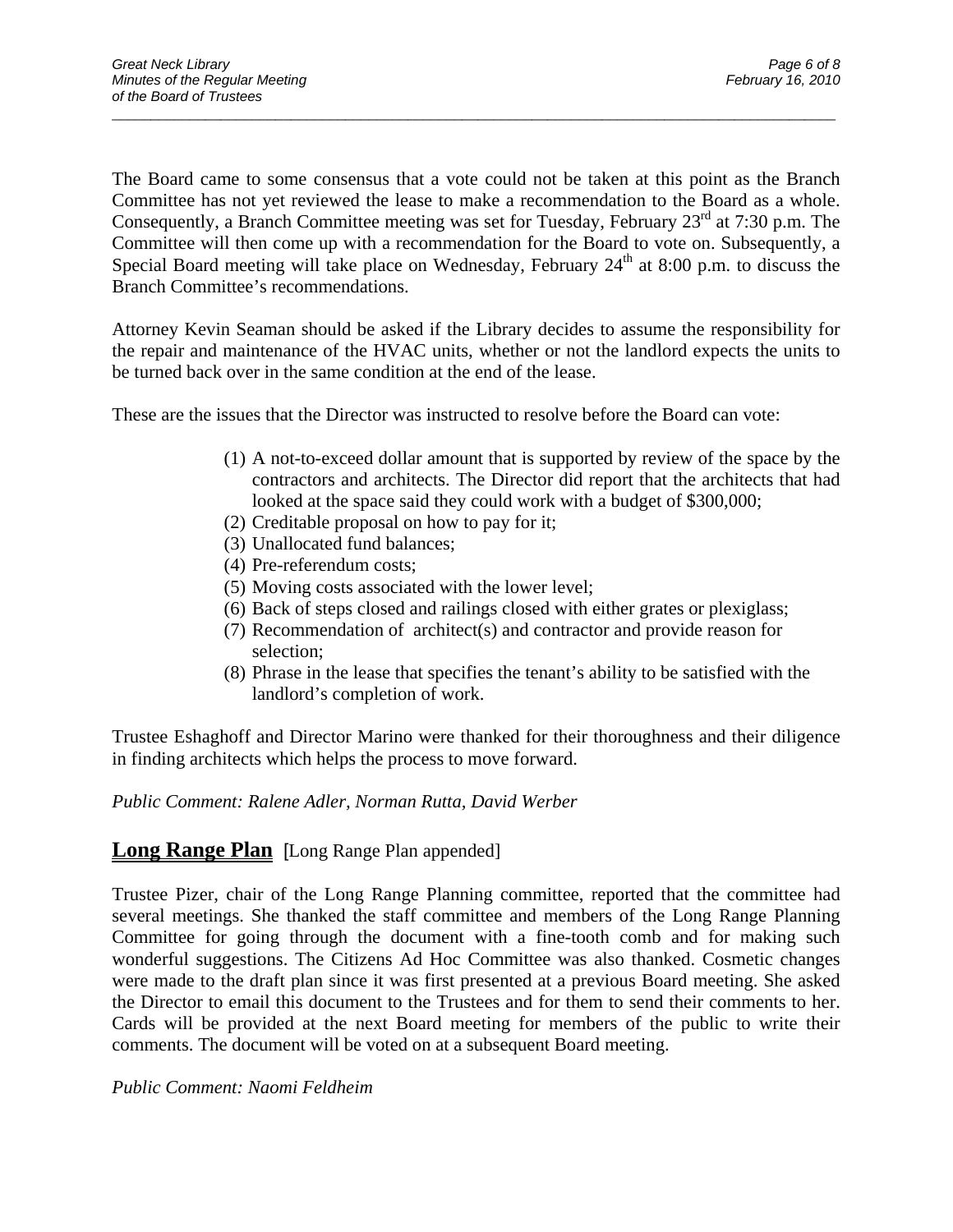## **NEW BUSINESS**

### **Board Committee Assignments**

BRANCH BUILDING FINANCE Janet Eshaghoff, Chair Martin Sokol, Chair Varda Solomon, Chair Varda Solomon Janet Eshaghoff Marietta DiCamillo Josie Pizer Anna Kaplan Josie Pizer Andrew Greene Andrew Greene Andrew Greene

 $\overline{a}$  , and the contribution of the contribution of the contribution of the contribution of the contribution of the contribution of the contribution of the contribution of the contribution of the contribution of the co

LONG RANGE PLANNING PERSONNEL PERSONNEL POLICY & BYLAWS Josie Pizer, Chair Marietta DiCamillo, Chair Anna Kaplan, Chair Janet Eshaghoff Josie Pizer Marietta DiCamillo Anna Kaplan Martin Sokol Varda Solomon Andrew Greene Andrew Greene Andrew Greene

### **Excess Equipment**

**Upon motion by Anna Kaplan and seconded by Marietta DiCamillo and after discussion, it was,** 

> **RESOLVED,** that the Great Neck Library Board of Trustees declare the items listed on the appended schedule dated February 9, 2010, excessed and authorize the Director to dispose of same in an appropriate manner

 **VOTE:** Yes **–** 6 (DiCamillo, Eshaghoff, Greene, Kaplan, Pizer, Solomon)  *MOTION CARRIED UNANIMOUSLY* 

### **CORRESPONDENCE** [Appended to these Minutes]

Ralene Adler spoke to her letter of January 12, 2010, addressed to President Andrew Greene, and his February 8, 2010 response.

Eva and Jerry Shmoys and Dan Nachmanoff were not present to speak to their letters of February 1, 2010 and February 2, 2010, respectively.

## **OPEN TIME**

Trustee Pizer thanked Director Jane Marino for her letter to Michael Flamhaft soliciting the Great Neck Rotary Club's co-sponsorship of the Great Neck Reads 2010 event.